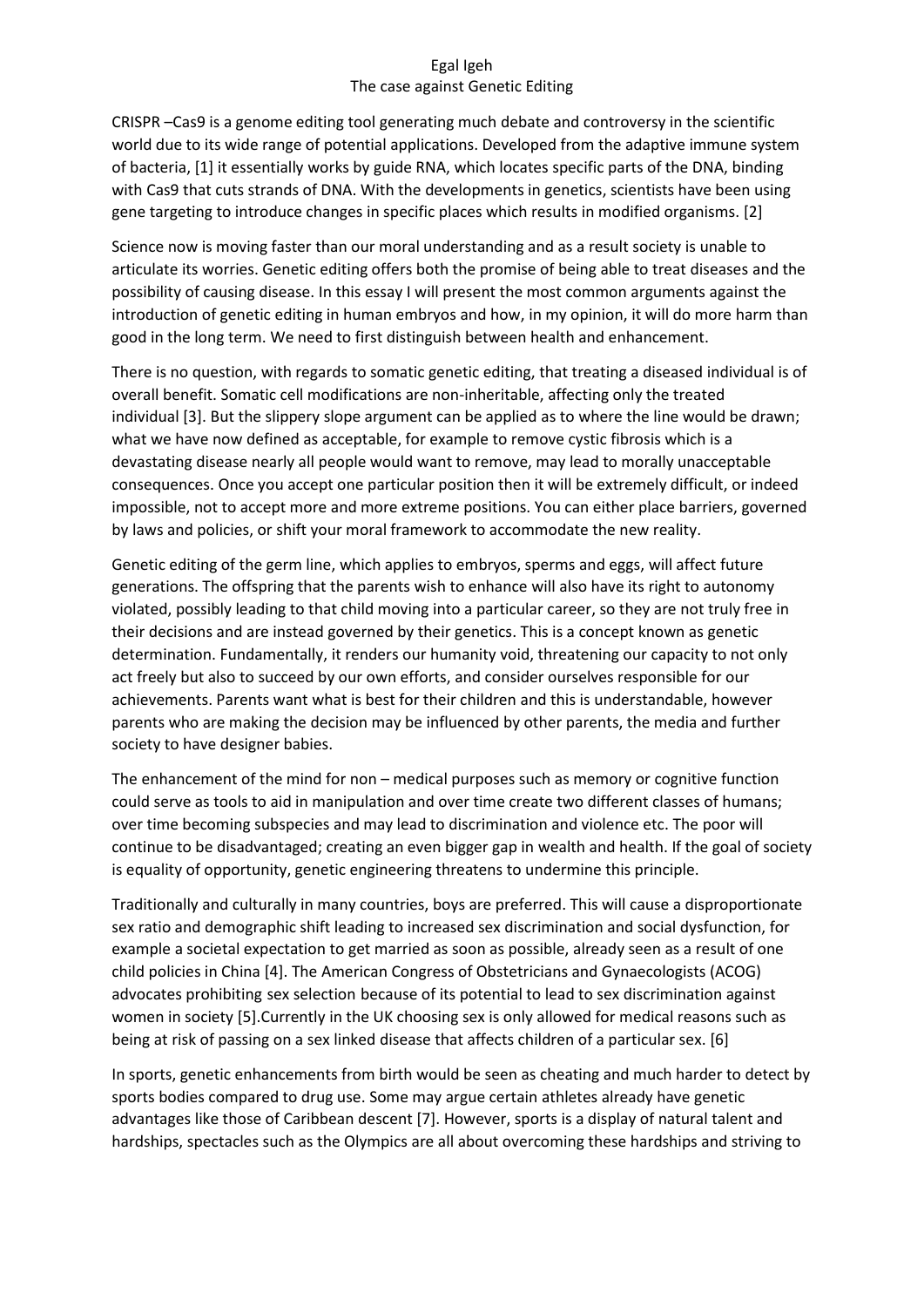## Egal Igeh The case against Genetic Editing

perfect yourself with training. Widespread genetic engineering carries the possibility of rendering sports a contest of technology, rather than natural ability and determination.

Genetic editing requires the genome sequenced and data obtained. Health companies may use this data to predict life expectancy and discriminate by setting high premiums, moreover this may be used as a premise to discriminate in the workplace and make those with pre- dispositions to genetic conditions less employable. The US senate prohibited genetic discrimination in health insurance [8]. However, this may be difficult to control once genetic sequencing becomes common.

In terms of politics the question remains; how do you make policy for people who disagree with genetic editing? Laws are governed partially by moral stance and this requires a lot of debate with the public in order to make informed decisions on issues that will affect them. There is a daunting prospect that imposed genetic enhancement may also occur. Those currently in mental institutions are imprisoned against their will until they are considered cured of their mental illness. In a similar way and justified by similar arguments, this may lead to those who have a proven predisposition for a mental illness being forced to undergo editing to remove the possibility of disease.

In addition to this, where would the line be drawn for an abnormality; would it be a certain IQ threshold, physical features etc and will society govern this and be prepared for it? This already been seen in the way society has responded to screening for Down syndrome babies. In a documentary by the BBC in 2016 called A World without Down's Syndrome, the prospect of a world without Down's syndrome is explored with the arrival of a new NHS test that is able to identify babies with the condition with a high degree of accuracy. In the documentary, the mother of a child with Down's syndrome looks at views and opinions from parents, experts, educators and scientists. The suggestion of the documentary is that a negative perception exists surrounding Down's syndrome, generated by the public, the media and even medical institutions. In the UK there is a 90% abortion rate for positive results, it is legal to terminate under law and there are only 40,000 Down syndrome people in the UK. [9]In Iceland there is now a 100% termination rate for Down's syndrome. However, people are challenging this negative perception of Down's syndrome, for example with the introduction of Down's syndrome actors in the media, such as Spanish actor Pablo Pineda, also the first European with Down syndrome to complete a university degree [10]. This is important in showing the public that despite their genetic condition they are able to live normal lives, provided they are given this opportunity. A similar challenge of genetic engineering and the resultant discrimination which could occur is important.

The future is now, the technology developed from the scientific developments is available; science has no inherent morality and it is up to us to decide whether or not it should be used. But that doesn't mean that the technology available should always be used. The atomic bombings of Hiroshima and Nagasaki during WW2 which killed at least 129,000 people is regarded as one of the most worst crimes against humanity and the aftermath of the use of that technology prompted society to cease use [11].

In conclusion to this, the recent introduction of CRISPR-Casp9 has generated much debate and controversy about its use in human embryos. Somatic gene editing is promising, as it can help sufferers of disease, while having no effect on future generations and is consented to by that individual. Nonetheless, there is a possibility of germline editing of human embryos taking place, affecting future generations by creating modified humans.

Ethical questions surrounding the use of this new genetic editing tool need to be considered now and requires interdisciplinary work with academics from all backgrounds as well as the public as it is